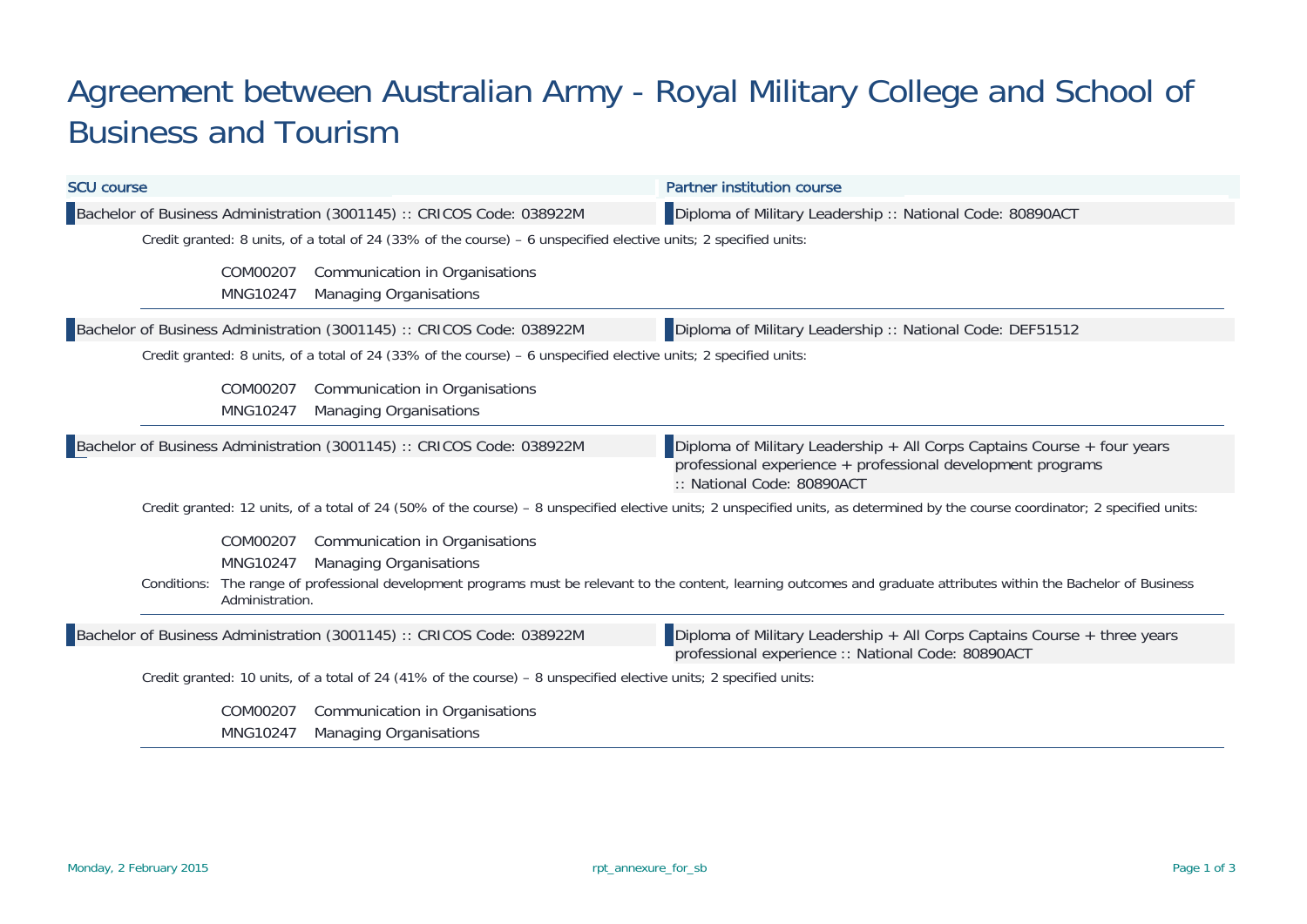| <b>SCU course</b>                                                                                                                                                                                                                                             | <b>Partner institution course</b>                                                                                                                                               |  |  |  |  |  |
|---------------------------------------------------------------------------------------------------------------------------------------------------------------------------------------------------------------------------------------------------------------|---------------------------------------------------------------------------------------------------------------------------------------------------------------------------------|--|--|--|--|--|
| Bachelor of Business Administration (3001145) :: CRICOS Code: 038922M                                                                                                                                                                                         | Diploma of of Military Leadership $+$ All Corps Captains Course $+$ four years<br>professional experience + professional development programs<br>:: National Code: DEF51512     |  |  |  |  |  |
|                                                                                                                                                                                                                                                               | Credit granted: 12 units, of a total of 24 (50% of the course) - 8 unspecified elective units; 2 unspecified units, as determined by the course coordinator; 2 specified units: |  |  |  |  |  |
| COM00207<br>Communication in Organisations                                                                                                                                                                                                                    |                                                                                                                                                                                 |  |  |  |  |  |
| MNG10247<br><b>Managing Organisations</b>                                                                                                                                                                                                                     |                                                                                                                                                                                 |  |  |  |  |  |
| Administration.                                                                                                                                                                                                                                               | Conditions: The range of professional development programs must be relevant to the content, learning outcomes and graduate attributes within the Bachelor of Business           |  |  |  |  |  |
| Bachelor of Business Administration (3001145) :: CRICOS Code: 038922M                                                                                                                                                                                         | Diploma of of Military Leadership $+$ All Corps Captains Course $+$ three years<br>professional experience :: National Code: DEF51512                                           |  |  |  |  |  |
| Credit granted: 10 units, of a total of 24 (41% of the course) - 8 unspecified elective units; 2 specified units:                                                                                                                                             |                                                                                                                                                                                 |  |  |  |  |  |
| COM00207<br>Communication in Organisations                                                                                                                                                                                                                    |                                                                                                                                                                                 |  |  |  |  |  |
| MNG10247<br><b>Managing Organisations</b>                                                                                                                                                                                                                     |                                                                                                                                                                                 |  |  |  |  |  |
| Bachelor of Business Administration (3001145) :: CRICOS Code: 038922M                                                                                                                                                                                         | Diploma of Public Safety (Military Leadership) :: National Code: PUA51509                                                                                                       |  |  |  |  |  |
| Credit granted: 8 units, of a total of 24 (33% of the course) - 6 unspecified elective units; 2 specified units:                                                                                                                                              |                                                                                                                                                                                 |  |  |  |  |  |
|                                                                                                                                                                                                                                                               |                                                                                                                                                                                 |  |  |  |  |  |
| COM00207<br>Communication in Organisations                                                                                                                                                                                                                    |                                                                                                                                                                                 |  |  |  |  |  |
| MNG10247<br><b>Managing Organisations</b>                                                                                                                                                                                                                     |                                                                                                                                                                                 |  |  |  |  |  |
| Diploma of Public Safety (Military Leadership) + All Corps Captains Course +<br>Bachelor of Business Administration (3001145) :: CRICOS Code: 038922M<br>four years professional experience + professional development programs<br>:: National Code: PUA51509 |                                                                                                                                                                                 |  |  |  |  |  |
|                                                                                                                                                                                                                                                               | Credit granted: 12 units, of a total of 24 (50% of the course) - 8 unspecified elective units; 2 unspecified units, as determined by the course coordinator; 2 specified units: |  |  |  |  |  |
| COM00207<br>Communication in Organisations                                                                                                                                                                                                                    |                                                                                                                                                                                 |  |  |  |  |  |
| MNG10247<br><b>Managing Organisations</b>                                                                                                                                                                                                                     |                                                                                                                                                                                 |  |  |  |  |  |
|                                                                                                                                                                                                                                                               | Conditions: The range of professional development programs must be relevant to the content, learning outcomes and graduate attributes within the Bachelor of Business           |  |  |  |  |  |
| Administration.                                                                                                                                                                                                                                               |                                                                                                                                                                                 |  |  |  |  |  |
| Bachelor of Business Administration (3001145) :: CRICOS Code: 038922M                                                                                                                                                                                         | Diploma of Public Safety (Military Leadership) + All Corps Captains Course +<br>three years professional experience :: National Code: PUA51509                                  |  |  |  |  |  |
| Credit granted: 10 units, of a total of 24 (41% of the course) - 8 unspecified elective units; 2 specified units:                                                                                                                                             |                                                                                                                                                                                 |  |  |  |  |  |
| Communication in Organisations<br>COM00207                                                                                                                                                                                                                    |                                                                                                                                                                                 |  |  |  |  |  |
| MNG10247<br><b>Managing Organisations</b>                                                                                                                                                                                                                     |                                                                                                                                                                                 |  |  |  |  |  |